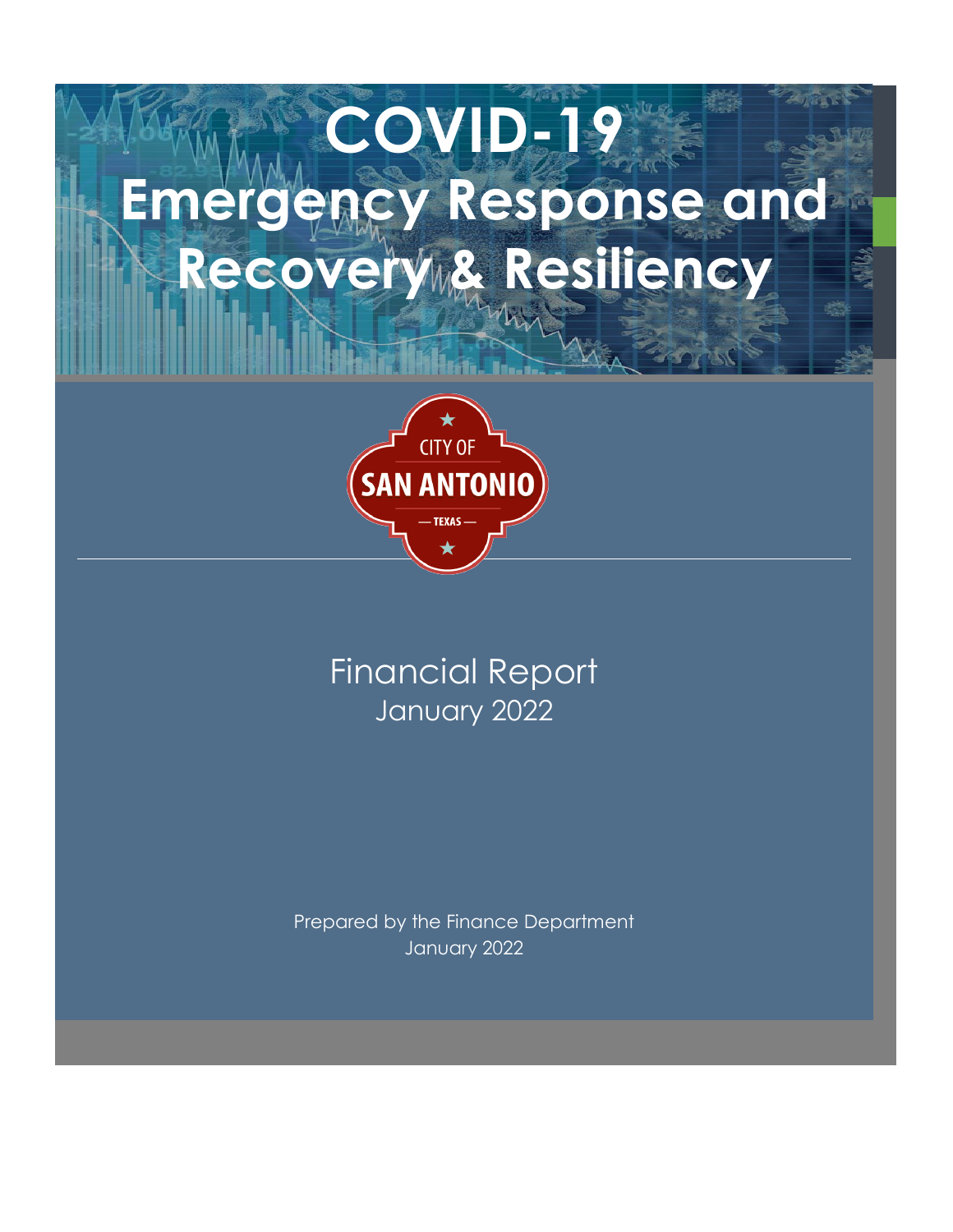# COVID-19 Recovery & Resiliency Plan

## **January 2022 Financial Report**

# TABLE OF CONTENTS

| Title                          | Page           |
|--------------------------------|----------------|
|                                |                |
| Summary of Revenues & Expenses |                |
| <b>Emergency Response</b>      | $\overline{2}$ |
| Health Implementation Plan     | 3              |
| Recovery & Resiliency Plan     | $\overline{4}$ |
| <b>Other Programs</b>          | 5              |
| <b>Variance Explanations</b>   | 6              |
| <b>Spending Plans</b>          | 8 - 11         |

All financial data is from the City's financial management system. This is an unaudited financial report.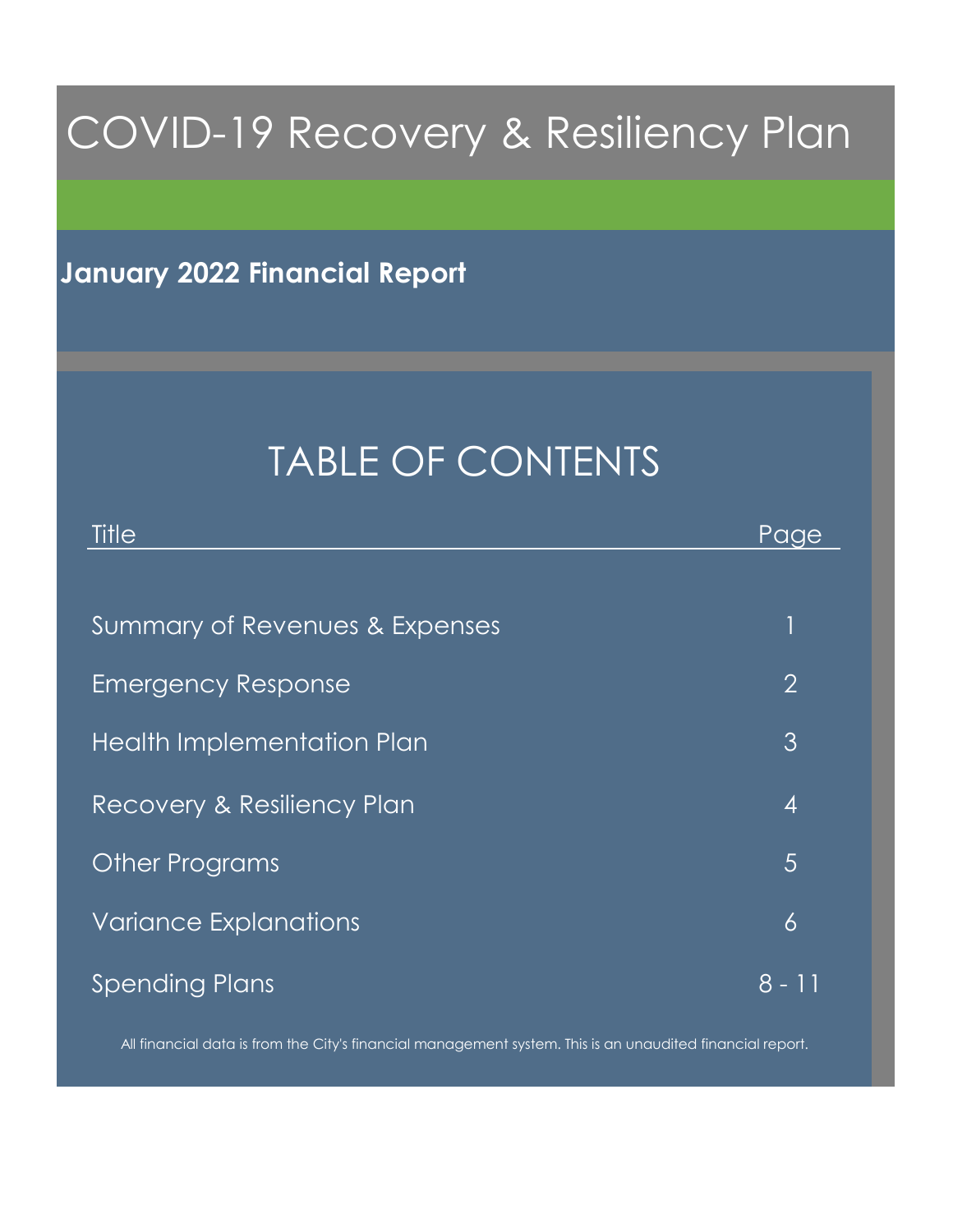## January 2022 Financial Report

|                |                                                                                |     | <b>Revised</b><br><b>Budget</b> | <b>Plan thru January</b> | <b>Actuals thru January</b> | <b>Variance</b>          | $\%$<br><b>Spent</b> |
|----------------|--------------------------------------------------------------------------------|-----|---------------------------------|--------------------------|-----------------------------|--------------------------|----------------------|
|                | <b>FUNDING SOURCE</b>                                                          |     |                                 |                          |                             |                          |                      |
|                | Coronavirus Relief Fund                                                        | \$  | 270,713,278 \$                  | 270,713,278 \$           | 270,713,278 \$              |                          | 100.0%               |
| $\mathbf{1}$   | <b>General Fund</b>                                                            |     | 152,560,881                     | 104,931,257              | 87,724,884                  | (17, 206, 373)           | 57.5%                |
|                | <b>TIRZ</b>                                                                    |     | 4,036,233                       | 4,036,233                | 4,036,233                   |                          | 100.0%               |
|                | San Antonio Housing Trust                                                      |     | 6,000,000                       | 6,000,000                | 6,000,000                   |                          | 100.0%               |
| $\overline{2}$ | FEMA Reimbursement (100%)                                                      |     | 14,644,000                      | 10,485,131               | 8,876,914                   | (1,608,217)              | 60.6%                |
| 3              | <b>Bexar County Agreement</b>                                                  |     | 12,117,196                      | 10,917,197               | 9,685,675                   | (1, 231, 522)            | 79.9%                |
| $\overline{a}$ | <b>Other Federal Grants</b>                                                    |     | 248,948,570                     | 184,691,884              | 183,939,026                 | (752, 858)               | 73.9%                |
|                | <b>Donations</b>                                                               |     | 242,283                         | 242,283                  | 242,283                     |                          | 100.0%               |
|                | <b>Total Resources</b>                                                         | -\$ | 709,262,442 \$                  | 592,017,263 \$           | 571,218,293 \$              | (20,798,970)             | 80.5%                |
|                |                                                                                |     |                                 |                          |                             |                          |                      |
|                | <b>EXPENSES BY PROGRAM</b>                                                     |     |                                 |                          |                             |                          |                      |
|                | <b>Emergency Response</b><br>Eligible Payroll, Protective Equipment & Supplies | \$  | 175,459,168 \$                  | 175,459,168 \$           | 175,459,168 \$              |                          | 100.0%               |
|                |                                                                                |     |                                 |                          |                             |                          |                      |
|                | <b>Health Implementation Plan</b>                                              |     |                                 |                          |                             |                          |                      |
| 5              | Metro Health                                                                   | \$  | 43,117,956 \$                   | 38,165,485 \$            | 26,371,417 \$               | 11,794,067               | 61.2%                |
|                | Fire                                                                           |     | 5,332,360                       | 5,332,360                | 5,332,360                   |                          | 100.0%               |
|                | <b>COVID-19 Vaccinations</b>                                                   |     | 43,073,210                      | 14,081,777               | 14,255,799                  | (174, 022)               | 33.1%                |
|                | <b>Subtotal</b>                                                                | \$  | $91,523,526$ \$                 | 57,579,622 \$            | 45,959,577 \$               | 11,620,045               | 50.2%                |
|                | <b>Recovery &amp; Resiliency</b>                                               |     |                                 |                          |                             |                          |                      |
| 6              | <b>Workforce Development</b>                                                   | \$  | 60,035,705 \$                   | 41,687,677 \$            | 36,129,112 \$               | 5,558,565                | 60.2%                |
|                | Housing Security EHAP Ph 1-4                                                   |     | 153,404,326                     | 143,634,991              | 143,794,660                 | (159, 669)               | 93.7%                |
|                | Housing Security (not including EHAP)                                          |     | 42,503,664                      | 31,428,542               | 29,218,589                  | 2,209,953                | 68.7%                |
| 6              | <b>Small Business</b>                                                          |     | 52,456,283                      | 52,158,487               | 51,689,258                  | 469,229                  | 98.5%                |
|                | Digital Inclusion                                                              |     | 27,297,546                      | 6,857,986                | 7,185,799                   | (327, 813)               | 26.3%                |
|                | Subtotal                                                                       | \$  | 335,697,524 \$                  | 275,767,683 \$           | 268,017,419 \$              | 7,750,264                | 79.8%                |
|                | <b>Other CARES/CRRSA Programs</b>                                              |     |                                 |                          |                             |                          |                      |
| $\overline{7}$ | Airport                                                                        | \$  | 55,121,445 \$                   | 37,636,394 \$            | 37,066,434 \$               | 569,960                  | 67.2%                |
| 8              | Child Care Services Program                                                    |     | 33,945,102                      | 33,945,102               | 33,945,102                  | $\overline{\phantom{0}}$ | 100.0%               |
| $\overline{9}$ | <b>Public Safety</b>                                                           |     | 5,524,529                       | 5,110,939                | 4,261,379                   | 849,560                  | 77.1%                |
|                | Head Start and Early Head Start                                                |     | 3,347,389                       | 2,526,109                | 2,401,001                   | 125,108                  | 71.7%                |
|                | <b>Senior Nutrition</b>                                                        |     | 1,323,060                       | 1,323,060                | 1,323,050                   | 10                       | 100.0%               |
|                | Health                                                                         |     | 6,201,533                       | 1,976,754                | 2,098,728                   | (121, 974)               | 33.8%                |
|                | Other                                                                          |     | 1,119,166                       | 692,432                  | 686,436                     | 5,997                    | 61.3%                |
|                | <b>Subtotal</b>                                                                | \$  | 106,582,224 \$                  | 83,210,790 \$            | 81,782,130 \$               | 1,428,660                | 76.7%                |
|                | <b>Total Expenditures</b>                                                      | Ŝ.  | 709,262,442 \$                  | 592,017,263 \$           | 571,218,293 \$              | 20,798,970               | 80.5%                |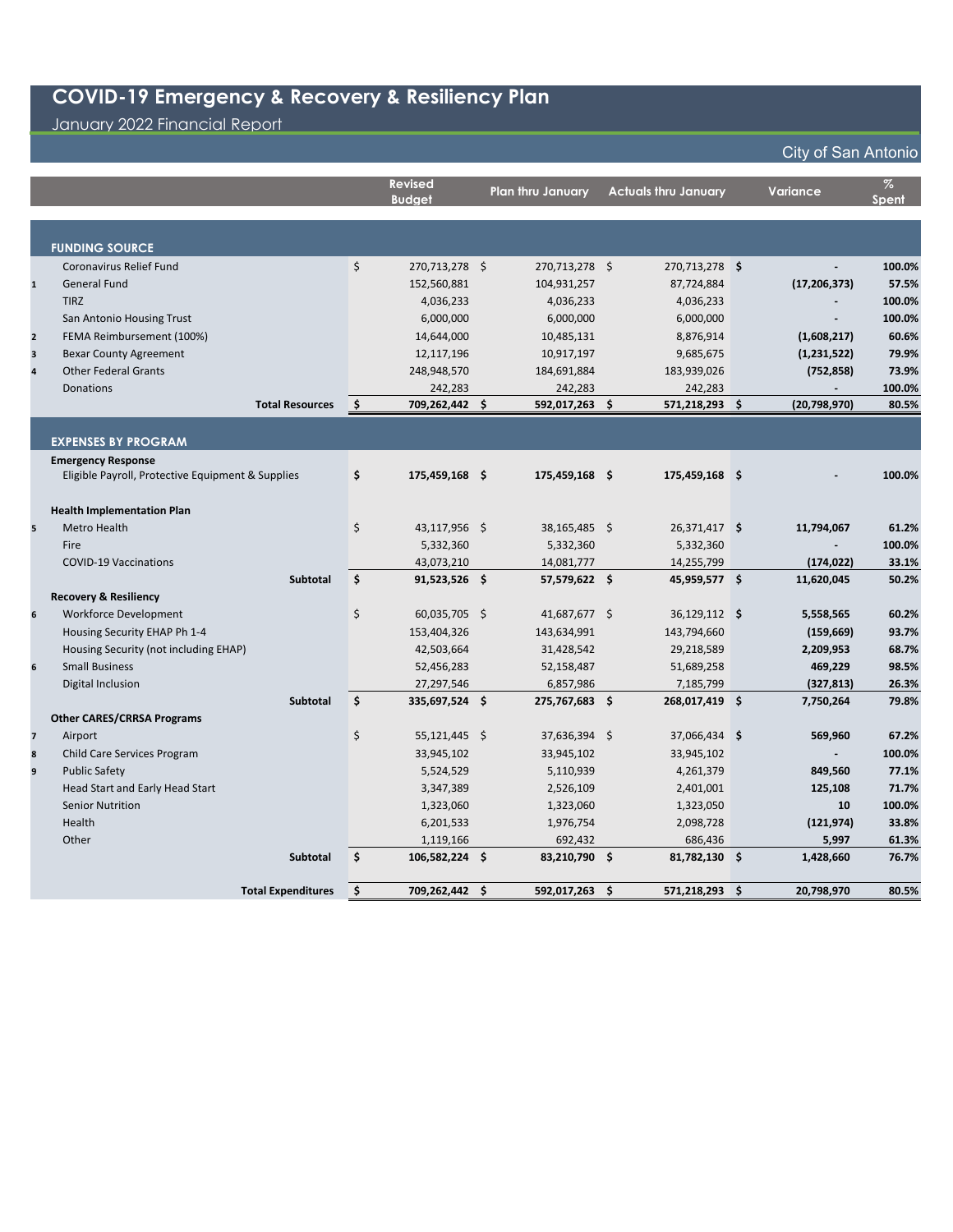January 2022 Financial Report

|                                             |    | <b>Budget</b><br><b>Plan thru January</b> |  | <b>Actuals thru January</b> |  |             | Variance | $\%$<br><b>Spent</b>     |        |
|---------------------------------------------|----|-------------------------------------------|--|-----------------------------|--|-------------|----------|--------------------------|--------|
|                                             |    |                                           |  |                             |  |             |          |                          |        |
| <b>EMERGENCY RESPONSE</b>                   |    |                                           |  |                             |  |             |          |                          |        |
| <b>Eligible Payroll</b>                     |    |                                           |  |                             |  |             |          |                          |        |
| <b>Fire Payroll</b>                         | \$ | 143,403,064 \$                            |  | 143,403,064 \$              |  | 143,403,064 | S        | $\overline{\phantom{a}}$ | 100.0% |
| <b>Health Payroll</b>                       |    | 3,633,560                                 |  | 3,633,560                   |  | 3,633,560   |          | $\overline{\phantom{a}}$ | 100.0% |
| Police Payroll                              |    | 2,419,263                                 |  | 2,419,263                   |  | 2,419,263   |          | $\overline{\phantom{a}}$ | 100.0% |
| All Other Departments                       |    | 12,424,775                                |  | 12,424,775                  |  | 12,424,775  |          | $\overline{\phantom{a}}$ | 100.0% |
| <b>City PPE &amp; Supplies</b>              |    | 9,830,521                                 |  | 9,830,521                   |  | 9,830,521   |          | $\overline{\phantom{a}}$ | 100.0% |
| <b>EOC Operations &amp; Isolation Units</b> |    | 2,338,480                                 |  | 2,338,480                   |  | 2,338,480   |          | $\overline{\phantom{a}}$ | 100.0% |
| <b>Solid Waste Excess Tonnage</b>           |    | 1,409,505                                 |  | 1,409,505                   |  | 1,409,505   |          |                          | 100.0% |
| <b>Total City Emergency Response</b>        | S  | 175,459,168 \$                            |  | 175,459,168                 |  | 175,459,168 | S        |                          | 100.0% |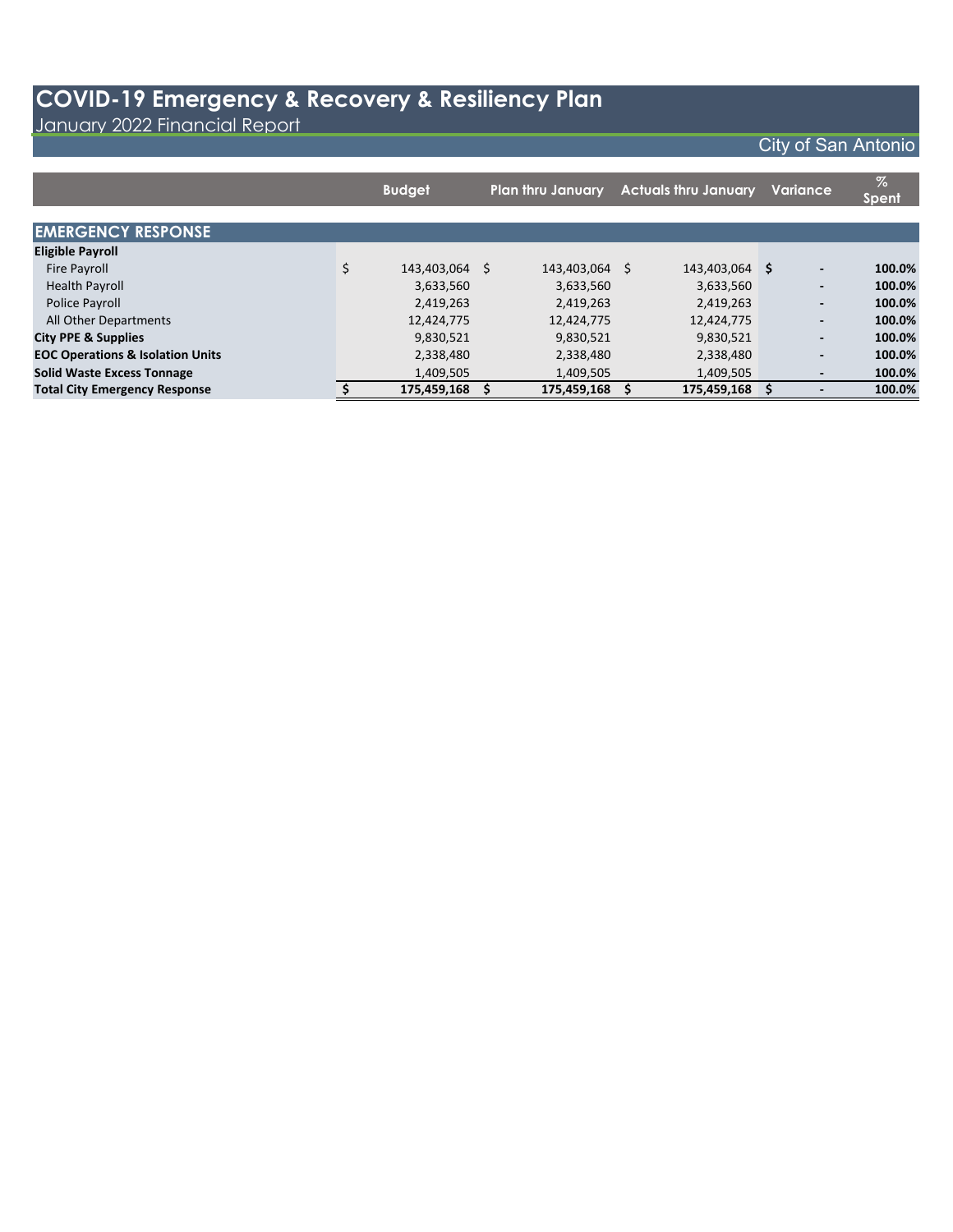January 2022 Financial Report

|                                                     | <b>Revised</b><br><b>Budget</b> | <b>Plan thru January</b> | <b>Actuals thru</b><br>January |     | <b>Variance</b> | $\%$<br>Spent |
|-----------------------------------------------------|---------------------------------|--------------------------|--------------------------------|-----|-----------------|---------------|
| <b>HEALTH IMPLEMENTATION PLAN Metro</b>             |                                 |                          |                                |     |                 |               |
| <b>Health Department</b>                            |                                 |                          |                                |     |                 |               |
| <b>COVID-19 Project Management</b>                  | \$<br>4,666,446 \$              | 4,666,446 \$             | 4,712,490 \$                   |     | (46, 044)       | 101.0%        |
| <b>COVID-19 Testing Task Force</b>                  | 19,061,366                      | 17,908,866               | 7,785,663                      |     | 10,123,203      | 40.8%         |
| <b>COVID-19 Main COVID Hotline</b>                  | 62,411                          | 62,411                   | 62,411                         |     |                 | 100.0%        |
| <b>COVID-19 Media Relations &amp; Communication</b> | 3,183,218                       | 3,183,218                | 2,340,671                      |     | 842,547         | 73.5%         |
| COVID-19 Community Health & Prevention              | 403,092                         | 403,092                  | 404,613                        |     | (1,521)         | 100.4%        |
| COVID-19 Data Management                            | 603,093                         | 603,093                  | 603,093                        |     |                 | 100.0%        |
| COVID-19 COVID Case Investigation Team              | 12,278,616                      | 8,555,173                | 8,123,415                      |     | 431,758         | 66.2%         |
| <b>COVID-19 Contact Tracing</b>                     | 799,069                         | 799,069                  | 789,332                        |     | 9,736           | 98.8%         |
| COVID-19 Congregate Settings                        | 810,651                         | 810,651                  | 812,512                        |     | (1,860)         | 100.2%        |
| <b>COVID-19 Provider Hotline</b>                    | 47,624                          | 47,624                   | 47,624                         |     | 0               | 100.0%        |
| COVID-19 Provider Relations & Epi Hotline           | 105,839                         | 105,839                  | 105,839                        |     | $\bf{0}$        | 100.0%        |
| <b>COVID-19 PHEP Support</b>                        | 172,875                         | 172,875                  | 138,129                        |     | 34,746          | 79.9%         |
| COVID-19 Research                                   | 434,128                         | 434,128                  | 434,128                        |     |                 | 100.0%        |
| <b>COVID-19 Mass Vaccination Clinic</b>             | 489,528                         | 413,000                  | 11,497                         |     | 401,503         | 2.3%          |
| <b>Total</b>                                        | \$<br>43,117,956 \$             | 38,165,485               | \$<br>26,371,417 \$            |     | 11,794,067      | 61.2%         |
| <b>HEALTH IMPLEMENTATION PLAN</b>                   |                                 |                          |                                |     |                 |               |
| <b>Fire</b>                                         |                                 |                          |                                |     |                 |               |
| <b>Department</b>                                   |                                 |                          |                                |     |                 |               |
| <b>Decontamination Equipment</b>                    | \$<br>76,880 \$                 | 76,880 \$                | 76,880 \$                      |     |                 | 100.0%        |
| Fire & EMS Vehicle Equipment                        | 300,853                         | 300,853                  | 300,853                        |     |                 | 100.0%        |
| <b>MIH Equipment</b>                                | 300,051                         | 300,051                  | 300,051                        |     |                 | 100.0%        |
| <b>MIH Medications</b>                              | 1,087                           | 1,087                    | 1,087                          |     |                 | 100.0%        |
| Protective Personnel Equipment                      | 301,305                         | 301,305                  | 301,305                        |     |                 | 100.0%        |
| SAFD First Responder Payroll                        | 3,737,838                       | 3,737,838                | 3,737,838                      |     |                 | 100.0%        |
| <b>Testing Mobile Unit</b>                          | 614,346                         | 614,346                  | 614,346                        |     |                 | 100.0%        |
| <b>Total</b>                                        | \$<br>5,332,360 \$              | 5,332,360                | \$<br>5,332,360                | ∣ Ś |                 | 100.0%        |

| <b>COVID-19 VACCINATION PLAN</b><br><b>Metro Health Department</b> | Fire &       |               |            |              |            |       |
|--------------------------------------------------------------------|--------------|---------------|------------|--------------|------------|-------|
| <b>COVID-19 Mass Vaccinations</b>                                  |              | 15,853,417 \$ | 8,199,672  | 8,910,863 \$ | (711, 191) | 56.2% |
| <b>Mobile Vaccinations</b>                                         |              | 23,230,055    | 3,944,987  | 3,956,238    | (11,251)   | 17.0% |
| Homebound Vaccinations                                             |              | 3.989.738     | 1,937,118  | 1.388.698    | 548.420    | 34.8% |
|                                                                    | <b>Total</b> | 43,073,210 \$ | 14,081,777 | 14,255,799   | (174, 022) | 33.1% |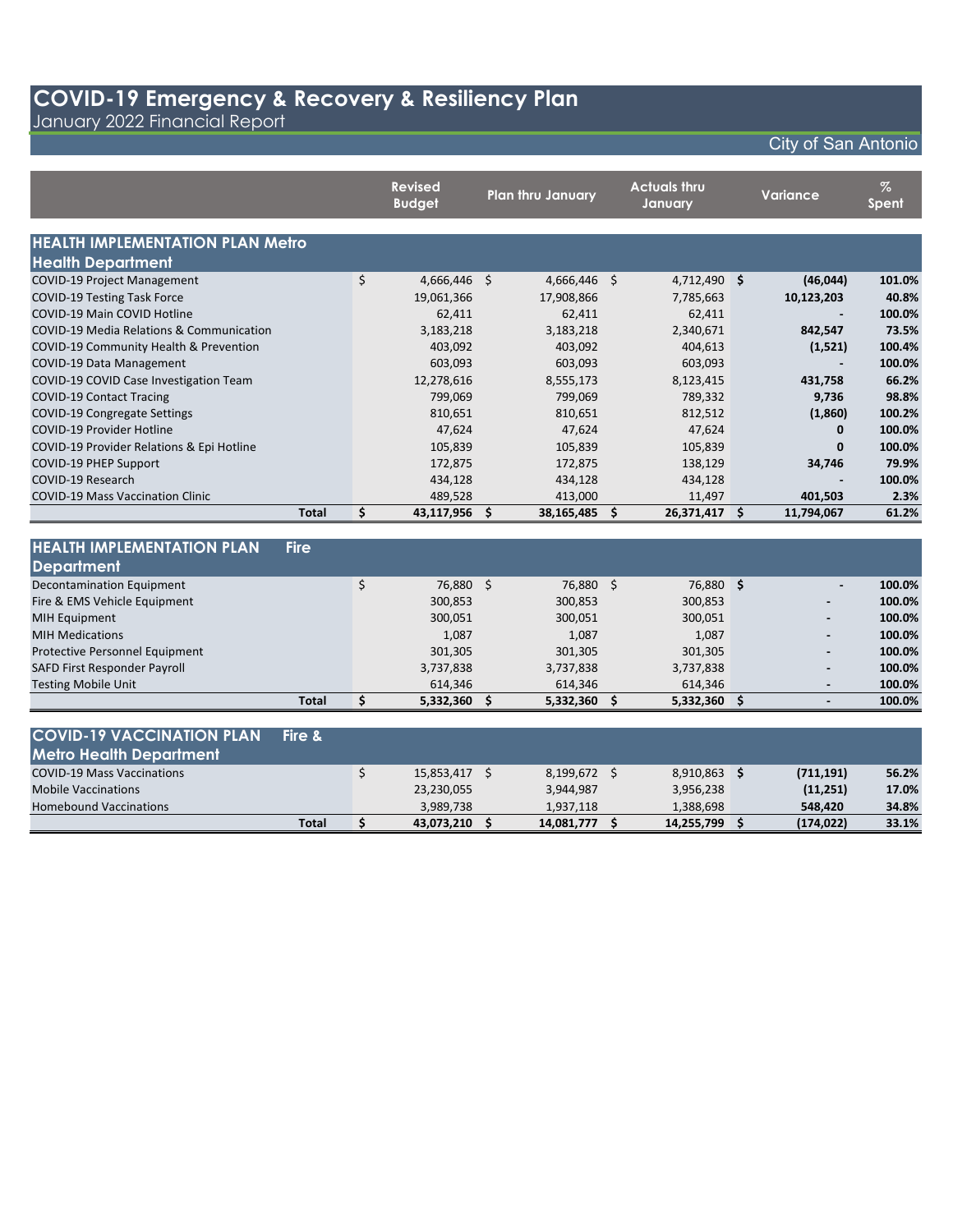## January 2022 Financial Report

|                                           |              | <b>Revised</b>      |     | <b>Plan thru January</b> |      | <b>Actuals thru</b> | <b>Variance</b>  | $\%$   |
|-------------------------------------------|--------------|---------------------|-----|--------------------------|------|---------------------|------------------|--------|
|                                           |              | <b>Budget</b>       |     |                          |      | Januarv             |                  | Spent  |
|                                           |              |                     |     |                          |      |                     |                  |        |
| <b>WORKFORCE DEVELOPMENT</b>              |              |                     |     |                          |      |                     |                  |        |
| WF Dev Training & Development             |              | \$<br>59,835,061 \$ |     | 41,487,033 \$            |      | 35,930,350 \$       | 5,556,683        | 60.0%  |
| WF Dev Childcare                          |              | 200,644             |     | 200,644                  |      | 198,762             | 1,882            | 99.1%  |
|                                           | <b>Total</b> | \$<br>60,035,705    | Ś   | 41,687,677               | \$   | 36,129,112 \$       | 5,558,565        | 60.2%  |
|                                           |              |                     |     |                          |      |                     |                  |        |
| <b>HOUSING SECURITY</b>                   |              |                     |     |                          |      |                     |                  |        |
| <b>Housing Sec Domestic Violence</b>      |              | \$<br>3,300,000 \$  |     | $2,658,231$ \$           |      | 2,465,446 \$        | 192,785          | 74.7%  |
| Housing Sec Fam Ind Initiative            |              | 3,967,514           |     | 3,967,514                |      | 3,967,514           |                  | 100.0% |
| Housing Sec Fin Recovery Hub              |              | 3,518,587           |     | 3,518,587                |      | 3,124,199           | 394,389          | 88.8%  |
| Housing Sec Low Cost Fin Prod             |              |                     |     |                          |      |                     |                  | 0.0%   |
| Housing Sec D2D Engagement                |              | 117,745             |     | 117,745                  |      | 117,745             |                  | 100.0% |
| Housing Sec Digital Referral Platform     |              |                     |     |                          |      |                     |                  | 0.0%   |
| Housing Sec Homeless Shelter              |              | 29,450,198          |     | 19,404,987               |      | 17,790,164          | 1,614,823        | 60.4%  |
| Housing Sec COVID Migrant Operation       |              | 13,198              |     | 13,198                   |      | 13,198              |                  | 100.0% |
| Emergency Housing Assistance (Ph1 to 4)   |              | 153,404,326         |     | 143,634,991              |      | 143,794,660         | (159, 669)       | 93.7%  |
| Housing Sec Rec Resource Center           |              | 187,563             |     | 187,563                  |      | 187,563             |                  | 100.0% |
| Housing Sec Right to Counsel              |              | 937,080             |     | 548,938                  |      | 540,982             | 7,955            | 57.7%  |
| <b>Housing Sec Utility Assistance</b>     |              | 411,779             |     | 411,779                  |      | 411,779             |                  | 100.0% |
| Housing Sec TX Eviction Diversion Program |              | 600,000             |     | 600,000                  |      | 600,000             |                  | 100.0% |
|                                           | <b>Total</b> | \$<br>195,907,990   | \$. | 175,063,533              | \$   | 173,013,249         | \$<br>2,050,283  | 88.3%  |
|                                           |              |                     |     |                          |      |                     |                  |        |
| <b>SMALL BUSINESS</b>                     |              |                     |     |                          |      |                     |                  |        |
| Small Biz Microbiz Support                |              | \$<br>32,000,000 \$ |     | 32,000,000 \$            |      | 32,000,000 \$       |                  | 100.0% |
| <b>Small Biz Hospitality Grants</b>       |              | 14,007,356          |     | 14,007,356               |      | 13,931,482          | 75,874           | 99.5%  |
| Small Biz D2D Engagement                  |              | 922,958             |     | 922,958                  |      | 922,958             |                  | 100.0% |
| Small Biz Prot Equip & Sanitizer          |              | 1,927,811           |     | 1,927,811                |      | 1,927,811           |                  | 100.0% |
| Small Biz Fin Recovery Hub                |              | 200,000             |     | 200,000                  |      | 200,000             |                  | 100.0% |
| Small Biz Job Training                    |              | 792,000             |     | 494,204                  |      | 100,849             | 393,355          | 12.7%  |
| Small Biz Arts Support                    |              | 2,606,158           |     | 2,606,158                |      | 2,606,158           |                  | 100.0% |
|                                           | <b>Total</b> | \$<br>52,456,283    | \$  | 52,158,487               | \$   | 51,689,258          | \$<br>469,229    | 98.5%  |
|                                           |              |                     |     |                          |      |                     |                  |        |
| <b>DIGITAL INCLUSION</b>                  |              |                     |     |                          |      |                     |                  |        |
| Dig Inc Core Inf & Fiber Connections      |              | \$<br>4,000,000 \$  |     |                          | $-5$ | 74,081 \$           | (74,081)         | 1.9%   |
| Dig Inc Network Access & Wireless Mesh    |              | 14,626,015          |     | 2,915,208                |      | 3,590,104           | (674, 896)       | 24.5%  |
| Dig Inc Student Home Connection           |              | 8,398,159           |     | 3,669,406                |      | 3,248,242           | 421,164          | 38.7%  |
| Dig Inc Recovery Portal                   |              | 273,372             |     | 273,372                  |      | 273,372             |                  | 100.0% |
|                                           | <b>Total</b> | \$<br>27,297,546    | \$  | 6,857,986                | \$   | 7,185,799           | \$<br>(327, 813) | 26.3%  |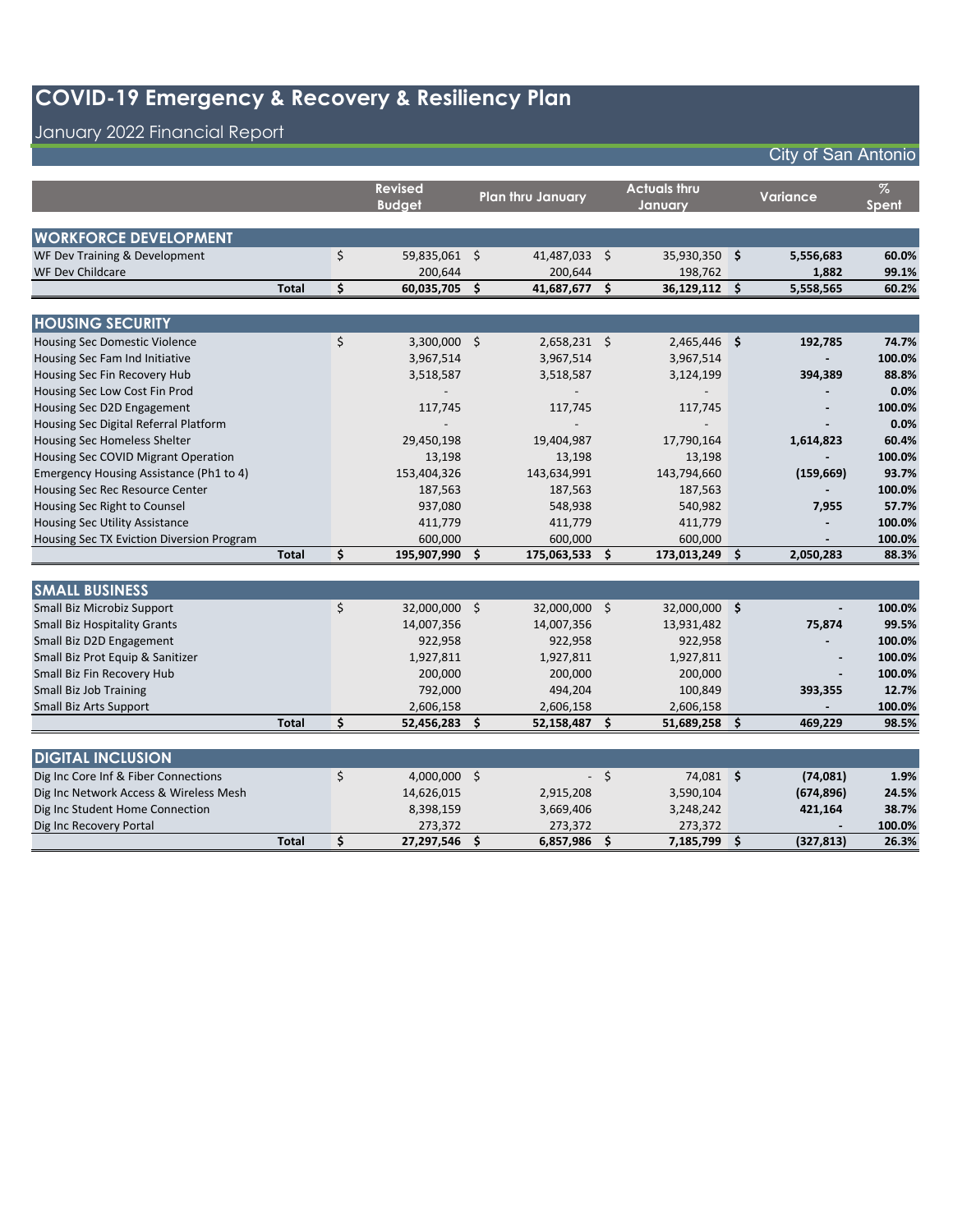January 2022 Financial Report

|                                                                                    |          | <b>Revised</b><br><b>Budget</b> |     | <b>Plan thru January</b> |      | <b>Actuals thru</b><br>January |     | Variance                          | $\%$<br><b>Spent</b> |
|------------------------------------------------------------------------------------|----------|---------------------------------|-----|--------------------------|------|--------------------------------|-----|-----------------------------------|----------------------|
|                                                                                    |          |                                 |     |                          |      |                                |     |                                   |                      |
| <b>AIRPORT</b>                                                                     |          |                                 |     |                          |      |                                |     |                                   |                      |
| <b>CARES Act Airports - Operating</b>                                              | \$       | 39,708,109 \$                   |     | 24,987,817 \$            |      | 24,692,441 \$                  |     | 295,376                           | 62.2%                |
| <b>CARES Act Airports - Capital</b>                                                |          | 4,165,607                       |     | 1,410,261                |      | 1,165,678                      |     | 244,583                           | 28.0%                |
| <b>CARES Act Airports - Stinson</b>                                                |          | 30,000                          |     | 30,000                   |      |                                |     | 30,000                            | 0.0%                 |
| <b>CRRSA Aviation - Operating</b>                                                  |          | 10,084,776                      |     | 10,084,776               |      | 10,084,776                     |     |                                   | 100.0%               |
| <b>CRRSA Aviation - Stinson</b>                                                    |          | 57,162                          |     | 47,749                   |      | 47,749                         |     |                                   | 83.5%                |
| <b>CRRSA Aviation - Concessions</b>                                                |          | 1,075,791                       |     | 1,075,791                |      | 1,075,791                      |     | $\overline{\phantom{a}}$          | 100.0%               |
|                                                                                    | Total \$ | 55,121,445 \$                   |     | 37,636,394 \$            |      | 37,066,434 \$                  |     | 569,960                           | 67.2%                |
|                                                                                    |          |                                 |     |                          |      |                                |     |                                   |                      |
| CHILD CARE AND DEVELOPMENT BLOCK GRANT                                             |          |                                 |     |                          |      |                                |     |                                   |                      |
| Child Care and Development Block Grant 2021                                        | \$       | 27,515,819 \$                   |     | 27,515,819 \$            |      | 27,515,819 \$                  |     |                                   | 100.0%               |
|                                                                                    |          |                                 |     |                          |      |                                |     |                                   | 0.0%                 |
| Child Care and Development Block Grant 2022                                        | Total \$ | 6,429,284                       |     | 6,429,284                |      | 6,429,284                      |     |                                   |                      |
|                                                                                    |          | 33,945,102 \$                   |     | 33,945,102 \$            |      | 33,945,102 \$                  |     |                                   | 100.0%               |
| <b>PUBLIC SAFETY</b>                                                               |          |                                 |     |                          |      |                                |     |                                   |                      |
| Public Safety - Byrne JAG                                                          | \$       | $2,331,581$ \$                  |     | $1,917,991$ \$           |      | $1,077,824$ \$                 |     | 840,167                           | 46.2%                |
| <b>EMS</b> - Relief Fund for Healthcare Providers                                  |          | 148,707                         |     | 148,707                  |      | 148,707                        |     |                                   | 100.0%               |
| Coronavirus Emergency Supplemental Funding Program                                 |          | 2,688,293                       |     | 2,688,293                |      | 2,688,293                      |     |                                   | 100.0%               |
| Assistance to Firefighters - COVID-19 Supplemental                                 |          | 355,948                         |     | 355,948                  |      | 346,555                        |     | 9,393                             | 97.4%                |
|                                                                                    | Total \$ | $5,524,529$ \$                  |     | $5,110,939$ \$           |      | 4,261,379 \$                   |     | 849,560                           | 77.1%                |
|                                                                                    |          |                                 |     |                          |      |                                |     |                                   |                      |
| <b>HEAD START &amp; EARLY HEAD START</b>                                           |          |                                 |     |                          |      |                                |     |                                   |                      |
| Head Start 20-21 COVID-19                                                          | \$       | $2,050,788$ \$                  |     | $2,050,788$ \$           |      | $2,050,788$ \$                 |     |                                   | 100.0%               |
| Head Start 21-23 COVID-19                                                          |          | 1,010,960                       |     | 189,680                  |      | 64,572                         |     | 125,108                           | 6.4%                 |
| Early Head Start-CCP 19-20 COVID<br><b>Early Head Start</b>                        |          | 189,822<br>95,819               |     | 189,822<br>95,819        |      | 189,822<br>95,819              |     |                                   | 100.0%<br>100.0%     |
|                                                                                    | Total \$ | 3,347,389                       | -\$ | 2,526,109                | - \$ | $2,401,001$ \$                 |     | 125,108                           | 71.7%                |
|                                                                                    |          |                                 |     |                          |      |                                |     |                                   |                      |
| <b>SENIOR NUTRITION GRANT</b>                                                      |          |                                 |     |                          |      |                                |     |                                   |                      |
| FFCRA Senior Nutrition 19-2020                                                     | \$       | 437,060 \$                      |     | 437,060 \$               |      | 437,055 \$                     |     | 5                                 | 100.0%               |
| <b>Senior Nutrition Program-CARES</b>                                              |          | 886,000                         |     | 886,000                  |      | 885,995                        |     | 5                                 | 100.0%               |
|                                                                                    | Total \$ | 1,323,060                       | -\$ | 1,323,060                | -\$  | 1,323,050                      | \$. | 10                                | 100.0%               |
|                                                                                    |          |                                 |     |                          |      |                                |     |                                   |                      |
| <b>HEALTH GRANTS</b>                                                               |          |                                 |     |                          |      |                                |     |                                   |                      |
| Health COVID Epi & Laboratory Grant<br>Health COVID Immunization Grant             | \$       | $4,115,851$ \$<br>617,269       |     | 657.636 \$<br>617,269    |      | $1,053,588$ \$<br>346,414      |     | (395, 952)<br>270,855             | 25.6%<br>56.1%       |
| Health COVID Immunization Grant                                                    |          | 929,009                         |     | 563,971                  |      | 560,848                        |     | 3,123                             | 60.4%                |
| <b>FEMA - Testing</b>                                                              |          | 226,312                         |     | 85,696                   |      | 85,696                         |     |                                   | 37.9%                |
| FEMA - Regional Infusion Center                                                    |          | 313,092                         |     | 52,182                   |      | 52,182                         |     |                                   | 16.7%                |
|                                                                                    | Total \$ | $6,201,533$ \$                  |     | 1,976,754 \$             |      | 2,098,728 \$                   |     | (121, 974)                        | 33.8%                |
|                                                                                    |          |                                 |     |                          |      |                                |     |                                   |                      |
| <b>OTHER GRANTS</b>                                                                |          |                                 |     |                          |      |                                |     |                                   |                      |
| Other - Texas State Library Archives                                               | \$       | 50,000 \$                       |     | $50,000$ \$              |      | $50,000$ \$                    |     | $\overline{\phantom{a}}$          | 100.0%               |
| Other - Cities for Financial Empowerment                                           |          | 80,000                          |     | 80,000                   |      | 79,502                         |     | 498                               | 99.4%                |
| Other - San Antonio Area Foundation COVID Grant                                    |          | 50,000                          |     | 50,000                   |      | 50,000                         |     |                                   | 100.0%               |
| Other - Humanities Texas Relief Grant<br>Other-SABCC Donation to COVID-19 Response |          | 5,000<br>1,500                  |     | 5,000<br>1,500           |      | 5,000                          |     | $\overline{\phantom{a}}$<br>1,500 | 100.0%<br>0.0%       |
| Racial and Ethnic Approaches to Community Health (REACH)                           |          | 198,000                         |     | 198,000                  |      | 193,825                        |     | 4,175                             | 97.9%                |
| <b>REACH Supplemental</b>                                                          |          | 629,640                         |     | 202,906                  |      | 203,083                        |     | (177)                             | 32.3%                |
| FY 2020 CSBG Program Supplemental                                                  |          | 105,026                         |     | 105,026                  |      | 105,026                        |     |                                   | 100.0%               |
|                                                                                    | Total \$ | $1,119,166$ \$                  |     | $692,432$ \$             |      | 686,436 \$                     |     | 5,997                             | 61.3%                |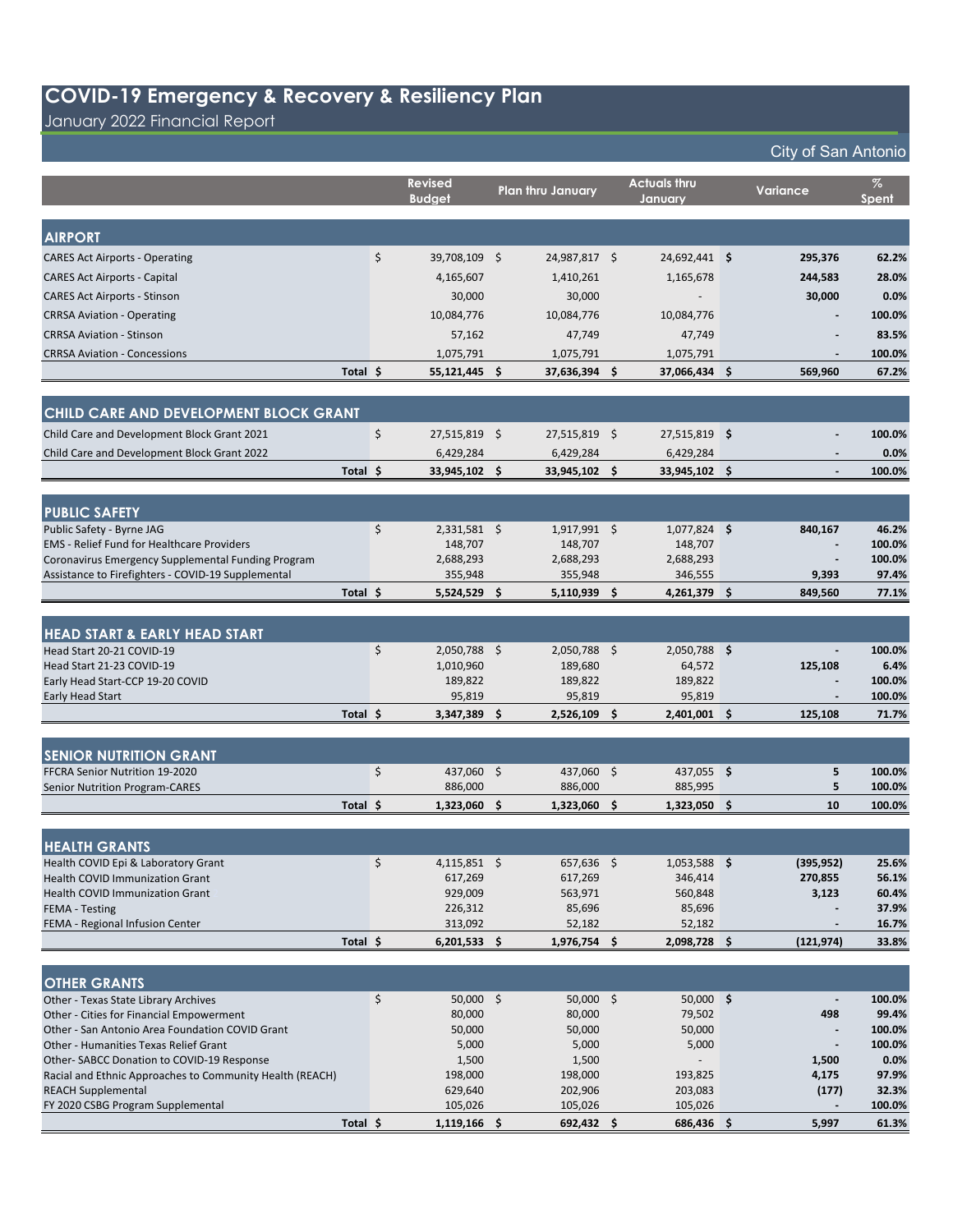#### January 2022 Financial Report

#### **Variance Explanations**

- 1 The variance in the spending of General Fund resources is the result of the savings in the Health Implementation Plan as described in note 5 and delayed spending under Workforce Development as described in note 6.
- 2 Reduced spending in the Health Implementation Plan COVID-19 Vaccinations program and reduction of participants in the non-congregate sheltering.
- 3 COVID-19 surge impacted staffing levels that resulted in a delay in processing applications. It is expected that the processing of applications will be caught up by May 2022.
- 4 The variance in the spending of Other Federal Grant resources is due primarily to the shift in Public Safety grant spending that was made after the plan was created as described in note 9. Additionally, there are purposeful delays in utilizing Other Federal Funds due to leveraging FEMA for the Homeless Shelter.

The favorable variance is due to the State's previous funding for testing and fewer tests conducted since March 2020. The State ceased and transferred operations to Curative and Davaco to process and bill through insurance or their own grant programs. The City anticipated that over 500K tests would be

- 5 completed by the end of the fiscal year, however less than 100K tests were completed due to the State's Assistance and needs of the community. Additionally, Federal FEMA funding was provided for testing. The savings resulting from leveraging state and federal support will be allocated to the Metro Health Strategic Growth Plan (SA Forward).
- 6 Variance is due to delay in receipt of invoices from the City's third-party administrators as they finalize enrollment that will provides services through September 2022.

7 Variance is due to a shift in funding from CARES to using CRRSA and ARPA first, due to the additional flexibility the CARES funding offers. The airport was awarded CRRSA funds, which will be spent by March 2022. CARES awards will be spent by 2024.

8 Child Care Development Funds that were originally awarded and adopted under the City's normal CCDS allocation. The budget allocations are currently being updated to coincide with the COVID funded reimbursements until the contract is executed.

9 The variance is due to Police utilizing Coronavirus Relief allocated funds first given its expedited timeline for purchases. Originally, Police anticipated to fund through the Byrne JAG grant which expired December 2021. The department has been granted an extension which allows for the funds to be utilized through December 2022.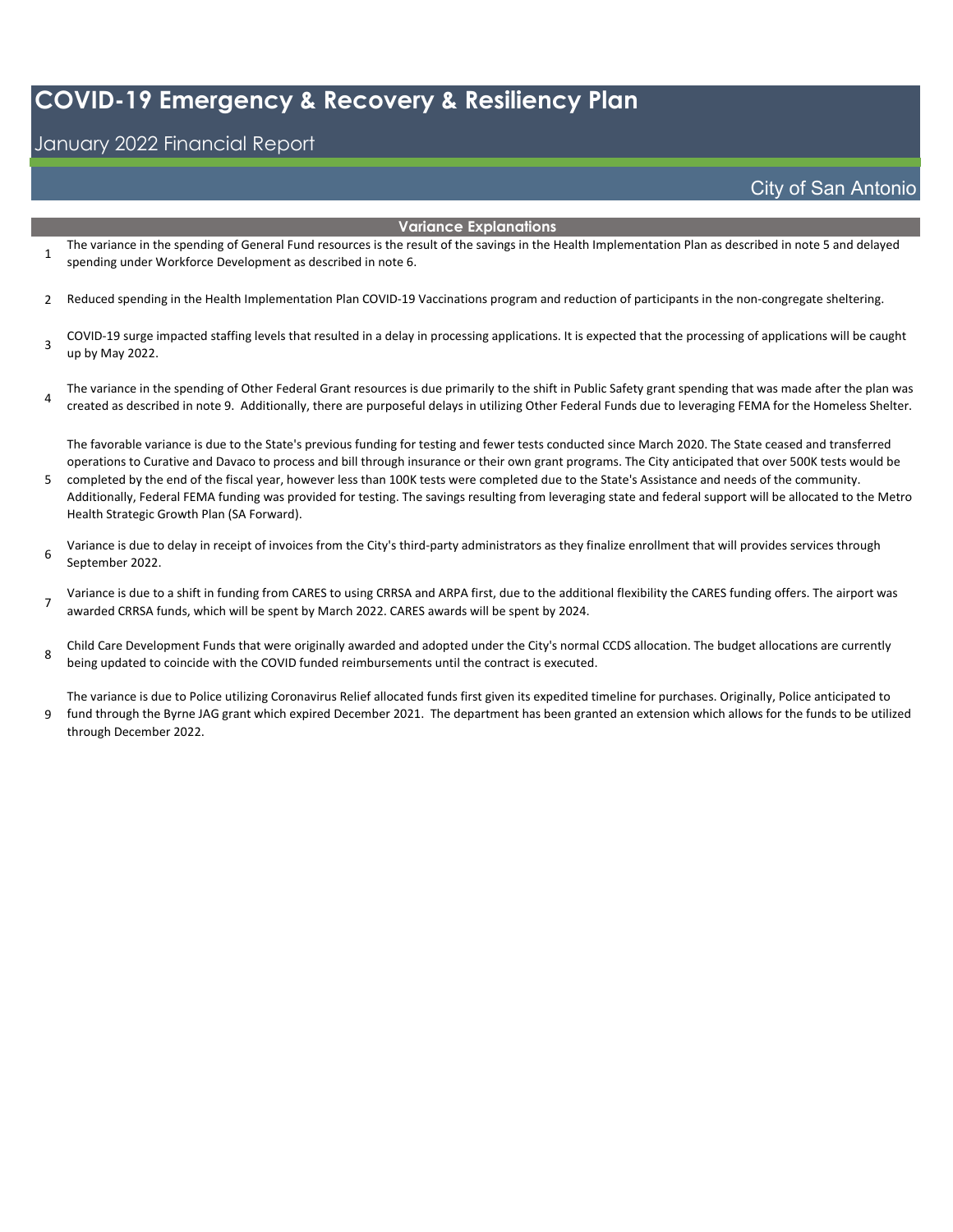#### Spending Plan by Program

 $\frac{1}{5}$ -  $\frac{1}{5}$ -  $\frac{1}{5}$ -  $\frac{1}{5}$ -  $\frac{1}{5}$ -  $\frac{1}{5}$ -  $\frac{1}{5}$ -  $\frac{1}{5}$ -  $\frac{1}{5}$ -  $\frac{1}{5}$ -  $\frac{1}{5}$ -  $\frac{1}{5}$ -  $\frac{1}{5}$ -  $\frac{1}{5}$ -  $\frac{1}{5}$ -  $\frac{1}{5}$ -  $\frac{1}{5}$ -  $\frac{1}{5}$ -  $\frac{1}{5}$ -  $\frac{1}{5}$ -

#### City of San Antonio



\*Participants enrolled by December 2021 may be served through July 2023.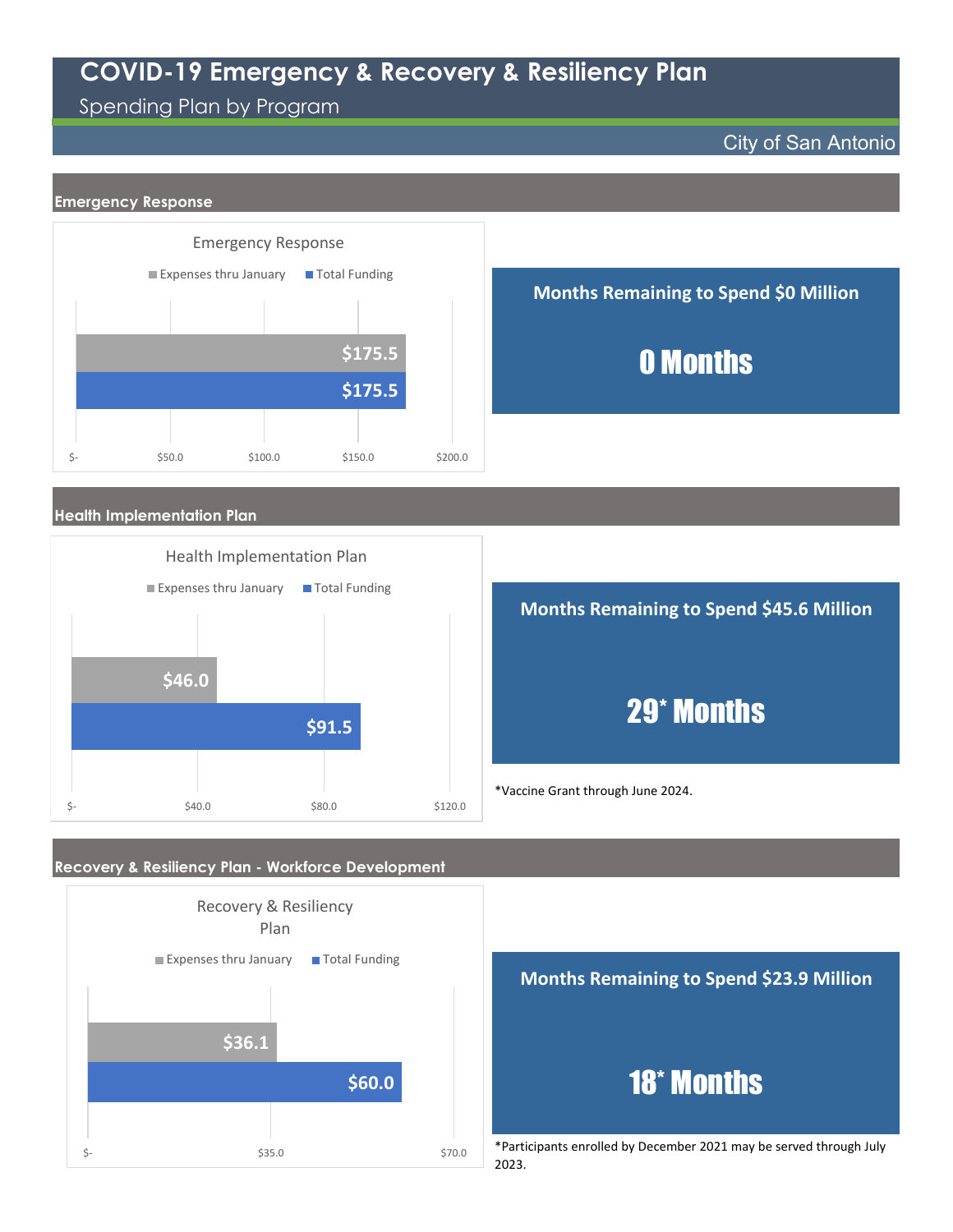### Spending Plan by Program

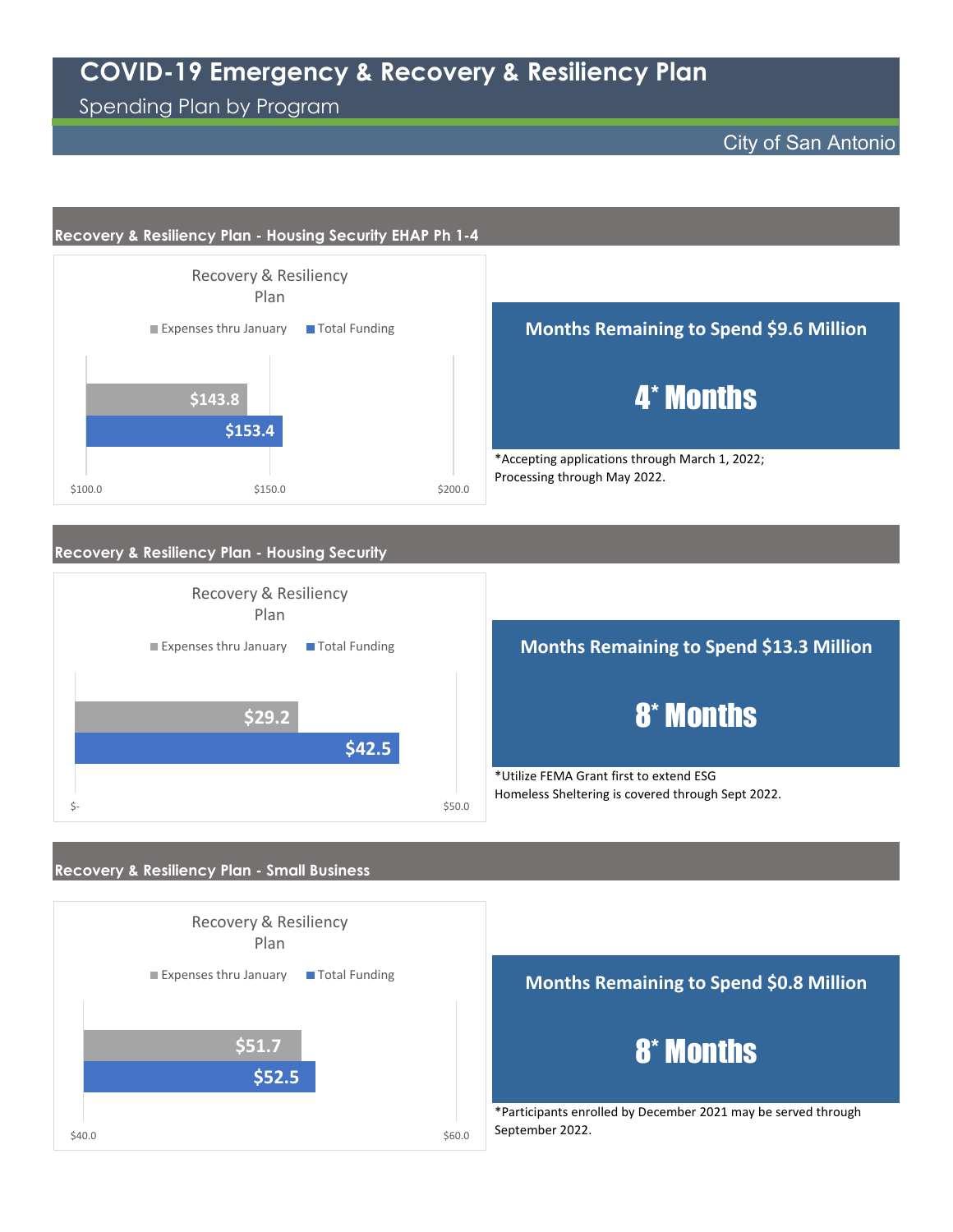Spending Plan by Program

#### City of San Antonio

#### **Recovery & Resiliency Plan - Digital Inclusion**



#### **Months Remaining to Spend \$20.1 Million**

# 6\* Months

\*Substantially complete by July 2022 due to supply chain issues; Est. \$8.4M in savings

#### **Other CARES Programs**

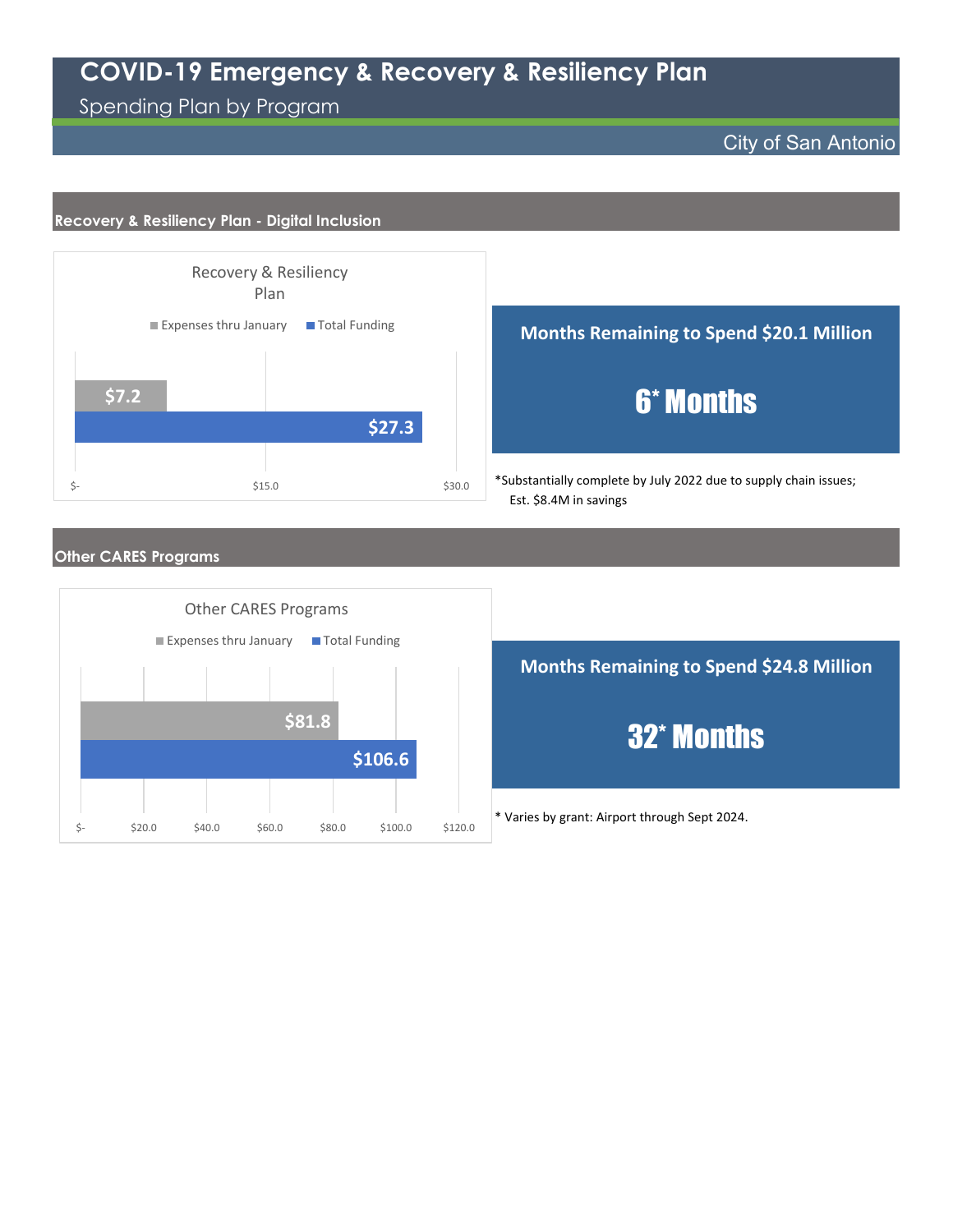Spending Plans by Funding Source

#### City of San Antonio

## **Coronavirus Relief Fund -\$ in Millions**



**Months Remaining to Spend \$0 Million**

## 0 Months

**General Fund**



#### **Months Remaining to Spend \$64.8 Million**



#### Notes:

1) Health Implementation Plan (HIP) thru FY22 - Anticipate \$16.7M in savings that will be reallocated to SA Forward.

2)Work Force Development budget planned thru FY21 - participants enrolled by December 2021 may be served through July 2023.

3)Digital Inclusion expenses projected through July 2022 - Anticipated \$8.4M in savings.

#### **Other Federal Grants**



**Months Remaining to Spend \$70.8 Million**

32\* Months